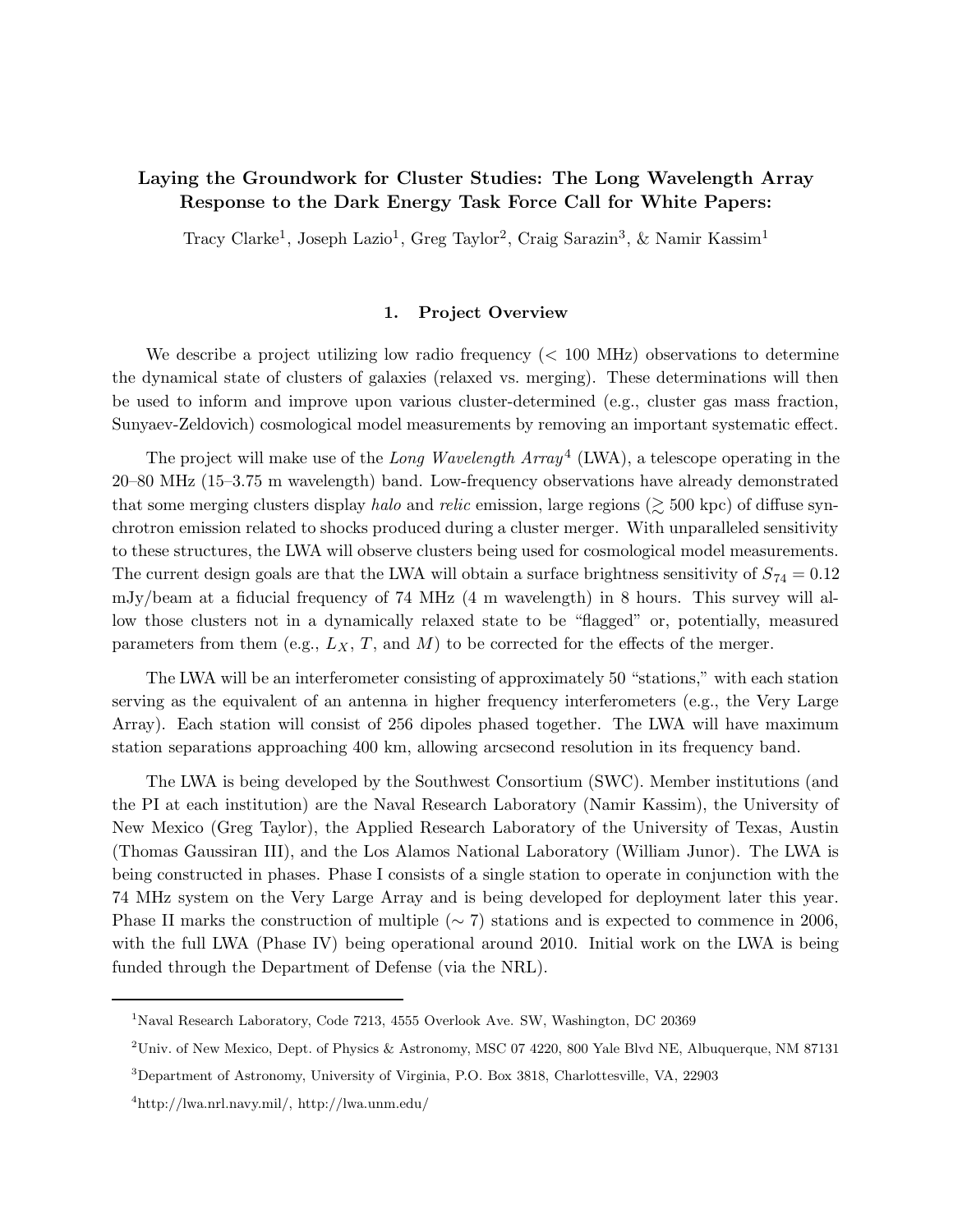#### 2. Baseline Project

The effects of Dark Energy (DE) are seen through studies of the global geometry as well as through the growth of the largest structures in the Universe. As the largest gravitationally bound objects in the Universe, clusters of galaxies can be used to study DE through both the geometry and structure formation methods. The material within the gravitational potential of clusters is thought to provide a fair sample of the matter distribution of the Universe (Eke et al. 1998). In particular, the most massive, hottest clusters provide the most sensitive cosmological probes. The confidence regions for cosmological parameters outlined by clusters are nearly orthogonal to those of the cosmic microwave background (CMB) and Type Ia supernovae (SNe) (Bahcall et al. 1999) making them an important complimentary technique to the other studies. For example, using a sample of ∼26 X-ray luminous clusters in the redshift range  $0.1 < z < 0.5$ , Allen et al. (2004) have demonstrated how cluster X-ray gas mass fraction can be used to extract cosmological parameters, including  $\Omega_{\Lambda}$  and w. They found  $\Omega_{\Lambda} = 0.94_{-0.23}^{+0.21}$  in a standard  $\Lambda$ CDM model and  $w = -1.26 \pm 0.24$ in an extended model. While this is an important step, clearly the ultimate goal of studies utilizing clusters is to extend both the total number of clusters used as well as their redshift distribution.

A key aspect of most studies using clusters for cosmological parameter determination is the accurate measurement of the temperature or total cluster mass. Cluster temperatures can be directly determined from X-ray spectroscopic observations but these studies require very deep X-ray observations and are interpreted under the assumption of hydrostatic equilibrium. The only direct method to measure the total mass is from gravitational lensing studies and this is only possible for a small number of clusters. Studies using larger samples of clusters must rely on empirical or semi-empirical relationships between observables such as the cluster X-ray luminosity  $(L_X)$  and temperature  $(T)$  and the luminosity and total cluster mass  $(M)$ . More precisely, DE studies require observables that can be used to study the cluster mass over a large range of redshifts. The standard observational correlations between X-ray luminosity and temperature  $(L_X - T)$  or temperature and mass  $(T - M)$  may be redshift dependent. Further, the determination of the cluster mass from the observables is generally undertaken under the assumption of hydrostatic equilibrium (i.e. relaxed clusters). Systematic offsets in the relations and/or significant scatter in the relations will dominate the errors in cosmological parameter determination.

The scaling relations between X-ray luminosity, temperature, and cluster mass will be influenced by cluster mergers. Simulations show that two merging clusters of comparable mass will result in a significant boost in  $L_X$  and T (Ricker & Sarazin 2001). If a cluster is observed during a period of boosted  $L_X$  and T, the inferred mass from the empirical relations will biased too high compared to the true cluster mass. Due to the small number of high mass clusters, the merger boost effect will be most evident as an overabundance in the inferred number of high mass clusters (Randall et al. 2002). As pointed out above, it is the paucity of massive, hot clusters that provides the strongest sensitivity to cosmological parameters. The most luminous clusters (whether intrinsically or boosted) are preferentially detected by X-ray flux-limited studies, thus even a slight bias in these numbers can result a large effect on the inferred cosmology. Mergers will also boost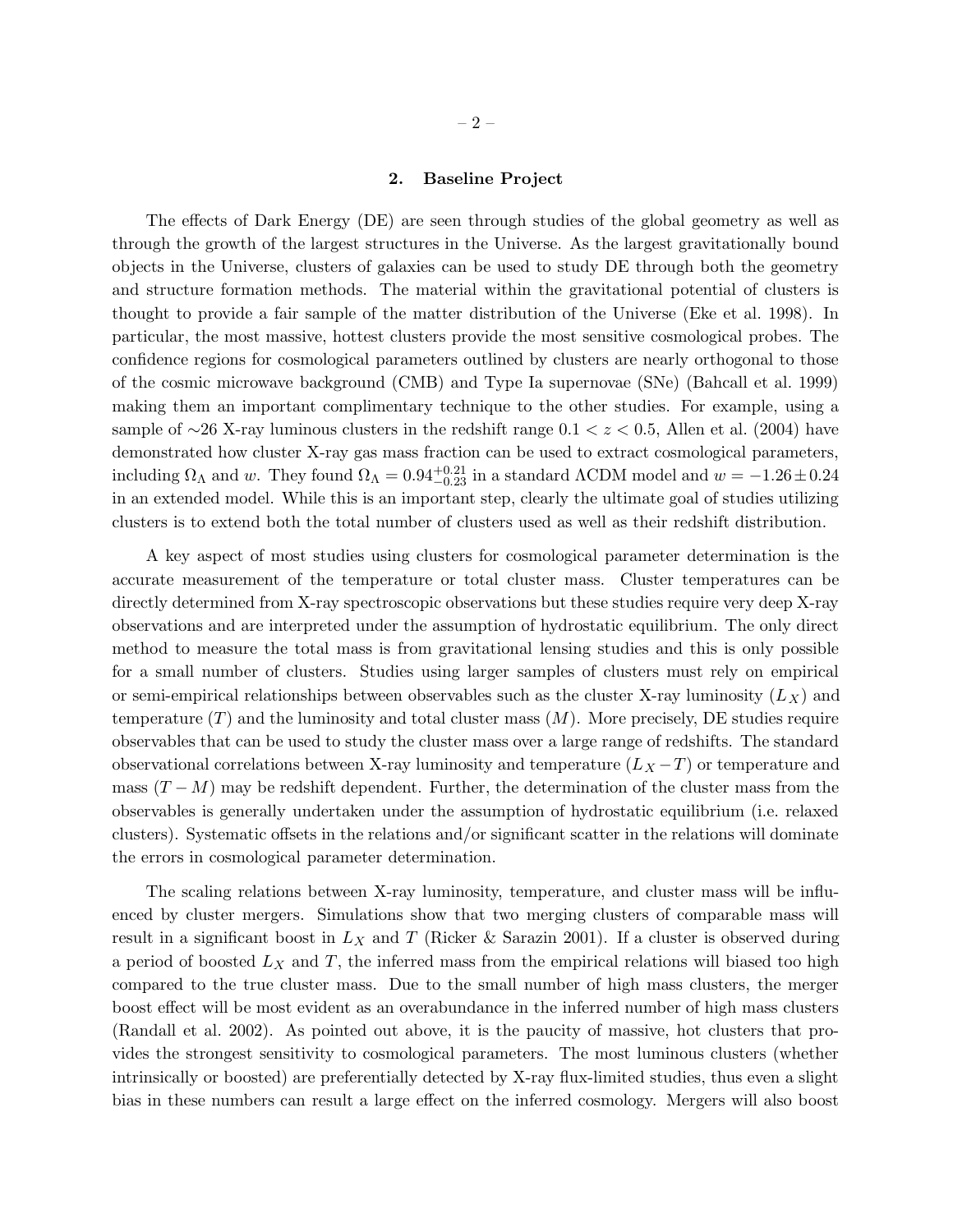the Sunyaev-Zeldovich (SZ) microwave decrement from clusters but this effect will be smaller than the X-ray boost (Randall et al. 2002). It is clear that cosmological studies with clusters require a method to identify merging systems and preferably correct the observables for the effects of the merger.

X-ray signatures of cluster mergers can be traced with detailed temperature mapping which requires deep X-ray observations of each system or detailed imaging of the X-ray surface brightness. These merger tracers are not independent of orientation and thus merging clusters can be overlooked. Similarly optical cluster studies also suffer from orientation problems in identifying merging systems. Ideally one would like to use a method that is independent of X-ray, SZ, or lensing measurements to determine the merging state of systems. This would avoid a bias which could be introduced by using the observations to both identify merger signatures as well as measure cosmological parameters.

A powerful (independent) technique to investigate the dynamical state of clusters is the use of low frequency radio observations to detect diffuse synchrotron emission characteristic of merging systems. Radio observations of galaxy clusters reveal a number of systems that contain large regions  $(\gtrsim 500 \text{ kpc})$  of diffuse synchrotron emission that is not associated with individual active galaxies (Figure 1). This emission is characterized observationally as halo or relic emission depending on the location (core vs. periphery), morphology (symmetric vs. elongated), and polarization properties (weakly polarized vs. highly polarized). Both types of diffuse emission have steep radio spectral indices, so that these sources are brighter at lower radio frequencies. Both halo and relic emission are found only in clusters displaying signatures of recent or on-going merger activity (Feretti 2005; Buote 2001). The energy released into the intracluster medium during a cluster merger is expected to drive shocks into the cluster, that in turn accelerate relativistic particles and compress magnetic fields, thereby creating the diffuse radio relic emission (Ensslin et al. 1998). The remnant turbulence in the cores of clusters immediately following merger activity is responsible for the diffuse radio halo emission (Brunetti 2002). The key issue for Dark Energy studies is that radio halos and relics serve as signposts for clusters that are out of equilibrium and not suitable to hydrostatic equilibrium assumptions (e.g. studies such as that of Allen et al. 2004). Most significantly for DE studies, these radio signatures are independent from the data being used for the cosmology parameter studies and they are independent of the orientation of the merger. With their steep radio spectral indices and large angular scales, halo and relic emission can be identified easily by low frequency radio interferometric observations.

Beyond the detection of non-equilibrium systems, radio observations may also be a powerful tool to correct the X-ray and SZ measurements. The diffuse radio luminosity of clusters is observationally correlated with the bolometric X-ray luminosity of the host cluster (Liang et al. 2000). Based on the formation scenarios, the radio luminosity is tied to the energy input from the merger and thus merger strength, therefore radio observations combined with detailed simulations could be used to correct the X-ray measurements for the merger boost in observations of  $L_X$  and T. Diffuse radio halo emission in cluster centers will also cause an impact on measurements of the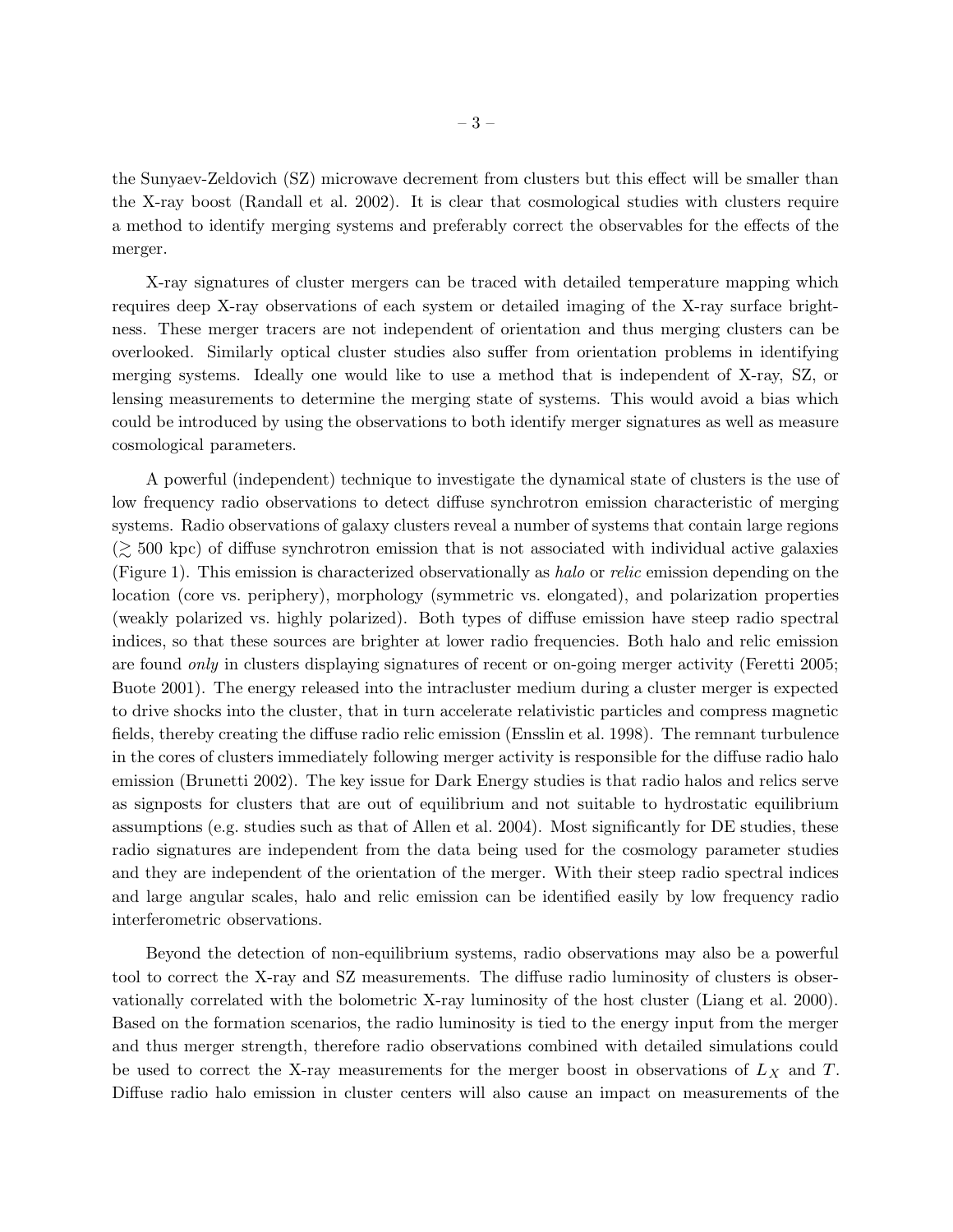SZ decrement in clusters by filling in the decrement with excess emission. These sources generally do not contain significant small scale structure and are easily missed in interferometric observation designed to remove point source populations from millimeter SZ studies. Reese et al. (2002) showed that the radio halo in Abell 2163 (Figure 1) has a  $\sim 10\%$  effect on the measurements of the central SZ decrement in this system. Accurate flux and spectral index measurements of halos from radio observations can be used to determine and remove their contribution from the SZ decrement observations.

Large samples of galaxy clusters are currently being obtained over wide redshift ranges from the current generation of surveys: the XMM Large Scale Structure Survey is expected to find about 10<sup>3</sup> clusters up to redshift of one (Regregier et al. 2000), the Sloan Digital Sky Survey is expected to identify about  $5 \times 10^5$  clusters out to redshift  $z = 1.2$  (Bartelmann & White 2002), and Sunyaev-Zeldovich observations with  $Planck$  should find about  $10<sup>4</sup>$  clusters over a similar redshift range (Geisbuesch et al. 2005). The Dark Universe Observatory (DUO; Griffiths et al. 2004) predicts that with  $10^4$  clusters it will be possible to measure w to an accuracy of  $\pm$  0.05 when WMAP (Bennett 2003) priors are used, while  $\Omega_M$  can be measured to an accuracy better than 0.01, and  $Ω<sub>Λ</sub>$  to an accuracy better than 0.1.

Below we describe the Long Wavelength Array (LWA) in more detail. Its strength is its extreme sensitivity and its high (arcsecond) resolution, even at wavelengths (3–30 m) not normally associated with high sensitivity. Operating expenses for the LWA to carry out a cluster survey will be a small fraction of the costs of the space-based missions. The LWA is anticipated to have at least 4 simultaneous science beams, one of which could be completely devoted to cluster surveys. Using the conservative radio halo luminosity function model of Enßlin & Röttgering (2002) and assuming a radio spectral index of  $\alpha = -1.5$   $(S_{\nu} \propto \nu^{\alpha})$  for the halos, the LWA will be able to detect  $10^4$ clusters in roughly 1.2 years of observing time. Approximately  $3 \times 10^3$  of these clusters will be at redshifts of  $z > 0.3$ . Assuming a \$5M/yr operating budget (roughly 10% of the construction costs), this would amount to \$1.5M to survey  $10^4$  clusters. Similar assumptions of yearly operating costs of 10% of construction for DUO would amount to roughly \$30M for the two year baseline mission to study  $10^4$  clusters.

## 3. Precursor Observations

While it is clear that mergers play an important role in producing halos and relics (Giovannini & Feretti 2000; Feretti 2003), current observations would suggest that mergers are not ipso facto sufficient. The current census of halos and relics (combined) numbers roughly three dozen (Giovannini et al. 1999; Feretti 2003), no more than about 10% of the total cluster population. However, there have been significant selection effects in the detection of halos and relics, the most notable being their steep spectra. Halos and relics should be identified most naturally at low frequencies, but, until recently, low frequency observations have not been particularly sensitive so searches have focused on higher frequencies, e.g., 1400 MHz (Giovannini et al. 1999). In turn, this bias toward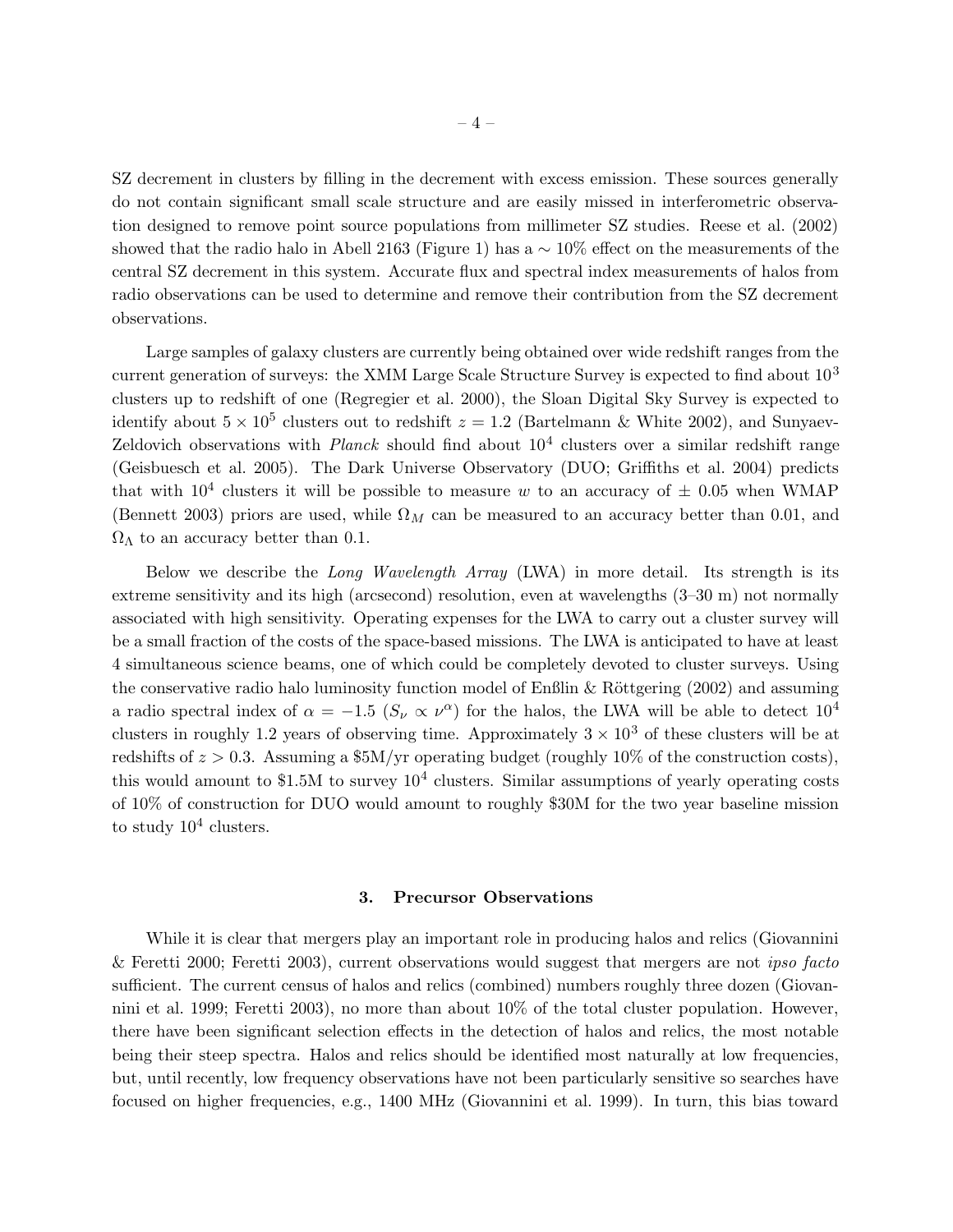higher frequencies means only the halos and relics with the strongest radio emission will be detected. Necessarily, these will be only the most energetic mergers in relatively nearby clusters. Indeed, the current census is exclusively extremely massive (>  $10^{14}$  M<sub> $\odot$ </sub>), nearby ( $z \sim 0.1$ ) clusters (Feretti 2003).

Thus, a key set of (on-going) precursor observations is to obtain higher sensitivity low-frequency radio observations of merging systems (e.g., with the Very Large Array at 74 and 330 MHz and the Giant Metrewave Radio Telescope at 150 and 330 MHz). The aim of these precursor observations is two-fold. First, we are exploring the extent to which halos and relics serve as useful proxies for determining whether a cluster is in hydrostatic equilibrium. Is it the case that all merging systems produce diffuse synchrotron emission but sensitivities of previous observations have been insufficient, or is there an additional aspect of a merging system required to produce diffuse synchrotron emission? Second, presuming that all merging systems do produce diffuse synchrotron emission, the radio observations will be combined with X-ray observations to determine the appropriate correction factors for  $L_X$  and  $T$  to account for the merger boost.

## 4. Error Budget

The goal of this project is to reduce the error budget of cluster-determined cosmological model parameters, particularly that portion arising from systematic effects.

The radio observations themselves may have two dominant sources of error. The first relates to the success of determining the relationship between merger activity and the presence of relic or halo emission. A quantitative estimate of the actual relationship, and therefore the eventual success of the anticipated radio observations, is difficult to assess because of the significant selection effects described in §3.

The second potential source of error will be important only if there is a clear relationship between merger activity and relic or halo emission. If there is a link, then we aim to derive correction factors for various X-ray determined properties. Naively, we expect that these uncertainties will scale with the total number of clusters surveyed. With current estimates for the number of clusters  $(\gtrsim 10^4)$  and the number of relics and halos  $(\gtrsim 10^3)$ , we expect that we would be able to determine such correction factors to a few percent or better.

# 5. Impact on Dark Energy Studies

Low frequency interferometric radio observations of large samples of galaxy clusters over a wide range of redshifts provide a means to identify and characterize merging clusters. The presence of diffuse radio emission provides a signpost of a dynamically complex cluster which can be removed from DE studies. Alternatively, combined with simulations of cluster mergers, the radio signatures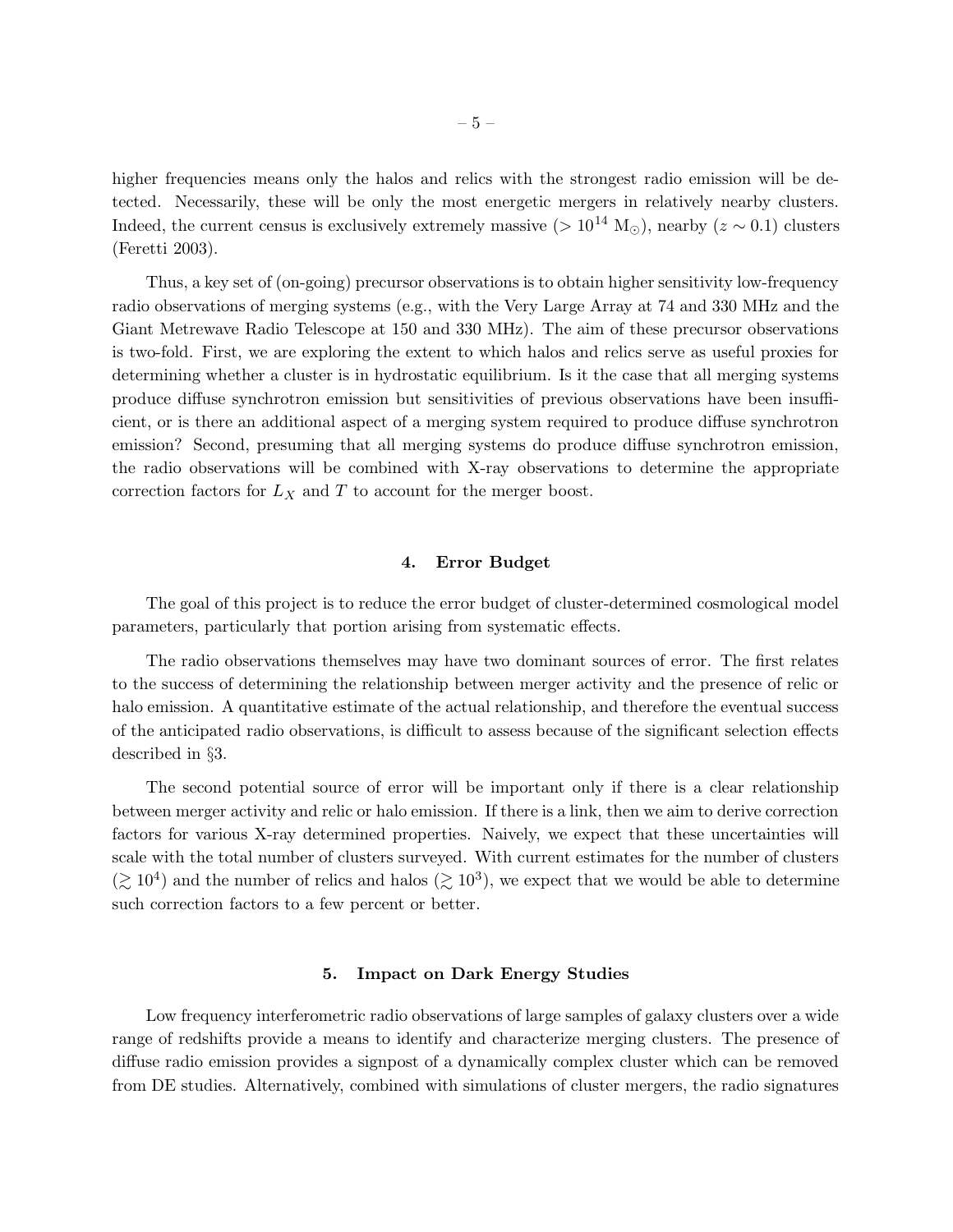can be used to apply a "correction" to the observed clusters properties such as  $L_X$ , T, or the SZ decrement.

#### 6. Risks and Strengths

The key scientific risk is addressed in §4, namely that the radio observations will yield little insight in the dynamical properties of clusters. Consequently, cluster-determined cosmological model parameters could contain a significant systematic bias.

The key technical risk, which is addressed in more detail in  $\S7$ , is that the long wavelength observations required to assess the dynamical states of the clusters will prove much more difficult to obtain than it appears currently.

The key strength of the technique that we describe is that they impact cluster determinations of cosmological model parameters. In general, as Figure 2 shows, the uncertainty ellipse in the  $(\Omega_m, \Omega_\Lambda)$  plane, as derived from cluster observations, is nearly orthogonal to the uncertainty ellipses as derived from Type Ia SNe and CMB determinations.

The key technical/programmatic strength of this program is that the required investment is relatively low. For instance, the hardware costs associated with a single LWA station, on the basis of Phase I development efforts, are estimated to be no more than \$0.5M. Overall costs for the LWA are estimated currently to be around \$50M, which is only a modest fraction of many proposed space missions.

#### 7. Required R&D

Much of the required R&D for the LWA is in progress as part of Phase I. These tasks focus largely on developing wide-bandwidth dipoles and receivers (3:1 or better) but which are sufficiently sensitive that the dominant contribution to the system noise is provided by the Galactic synchrotron background. With deployment of the first station on schedule for later this year, no significant obstacles are foreseen.

The remaining R&D is largely algorithmic. The most difficult aspect of low-frequency observations is correcting for phase distortions introduced across the wavefront. In contrast to optical observations, where the phase distortions are introduced by the troposphere, for radio observations they are introduced by the ionosphere. Just a few years ago, these phase distortions were thought to be so severe that high-resolution, high-sensitivity observations at low frequencies were considered impossible. In particular, for the field of view anticipated for the LWA ( $\approx 3^{\circ}$ ), it is likely that it will contain multiple isoplanatic patches; previous low-frequency observations had operated in a regime in which the field of view was smaller than the isoplanatic patch, but with the consequence that source confusion limited the system sensitivity.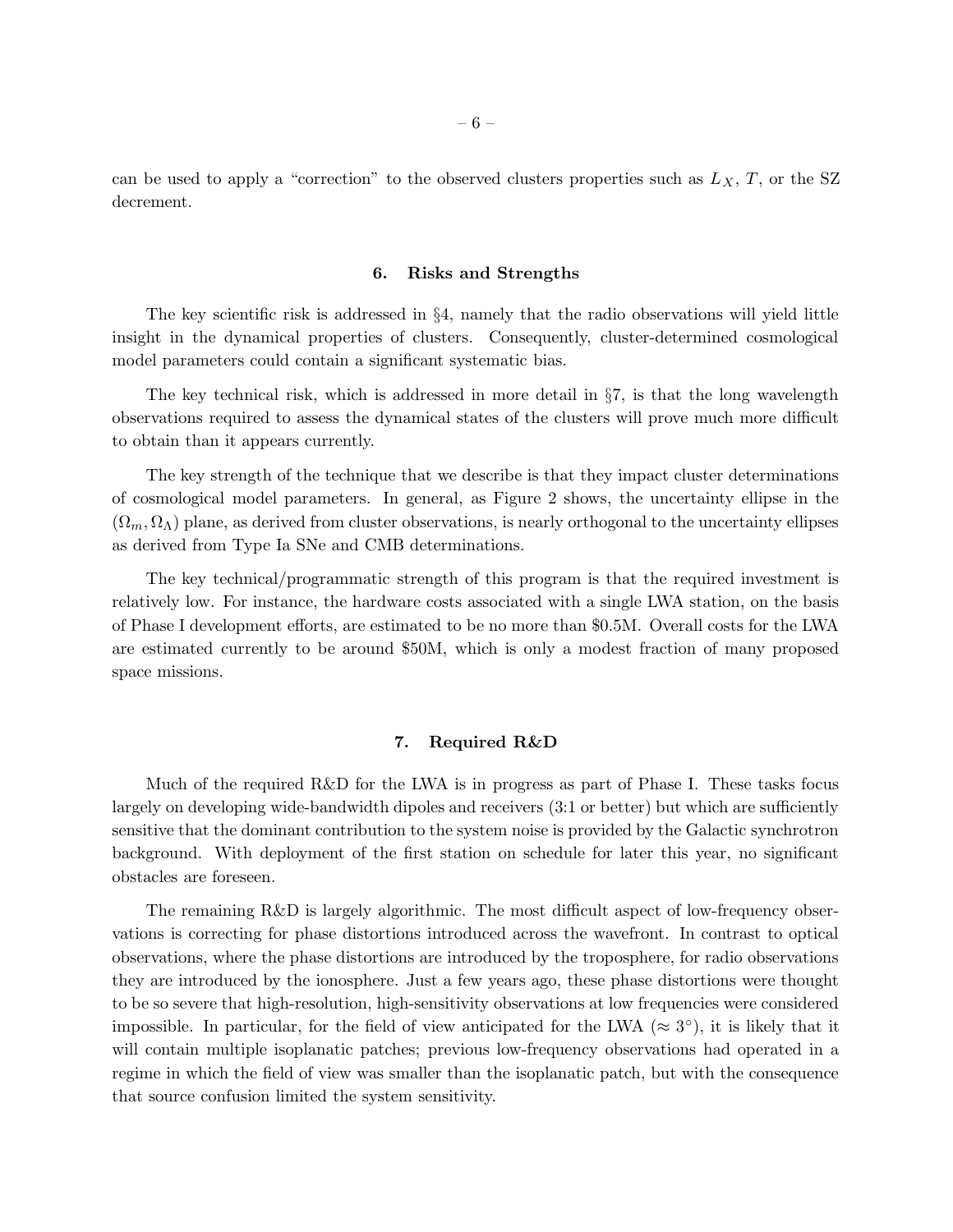Utilizing a series of observations with the 74 MHz system on the Very Large Array (an observing system developed jointly by NRL and the National Radio Astronomy Observatory), a number of methods have been demonstrated to be able to compensate for these ionospheric phase fluctuations. These methods have demonstrated that wavefront correction of ionospheric phase distortions is possible on antenna separations (or synthetic aperture sizes) of order 10–50 km.

One of the goals of the LWA Phase II, which is scheduled to start next year (2006), is to test the applicability of these methods to fields of view and ionospheric conditions that the full LWA is expected to confront (and/or to develop new methods relevant to the full LWA).

#### 8. Access to Facilities

The project described here is designed to target the large samples  $(10^3-10^5)$  of clusters that are being identified currently. Radio observations would be used to identify the subset of clusters in equilibrium, and potentially to provide correction factors for  $L_X$ , T, and M resulting from the effects of mergers. The primary radio facility envisioned is the LWA, the timeline for which is described in §9.

#### 9. Timeline

The crucial instrumental aspect needed for full application of this technique is a sensitive long-wavelength interferometer. Table 1 presents the timeline for the LWA.

The LWA is envisioned as developing in a phased manner. Phase 0 is in operation currently and being used to develop the technical experience necessary to construct the larger instrument. The deployment of Phase I is on schedule for later this year. Operating in conjunction with the existing Phase 0 instrument, it will yield an immediate factor of 2 improvement in resolution and open a new low frequency window below 74 MHz allowing the relationship between merging systems and the presence of relics and halos to be explored more fully.

In Phase II we will see a doubling of the angular resolution. The most significant progress will occur in Phases III and IV. These phases will improve the overall sensitivity and the surface brightness sensitivity specifically. These phases will allow for the dynamical state of large numbers of mergers to be assessed in a rapid and efficient manner.

Basic research in radio astronomy at the NRL is supported by the Office of Naval Research.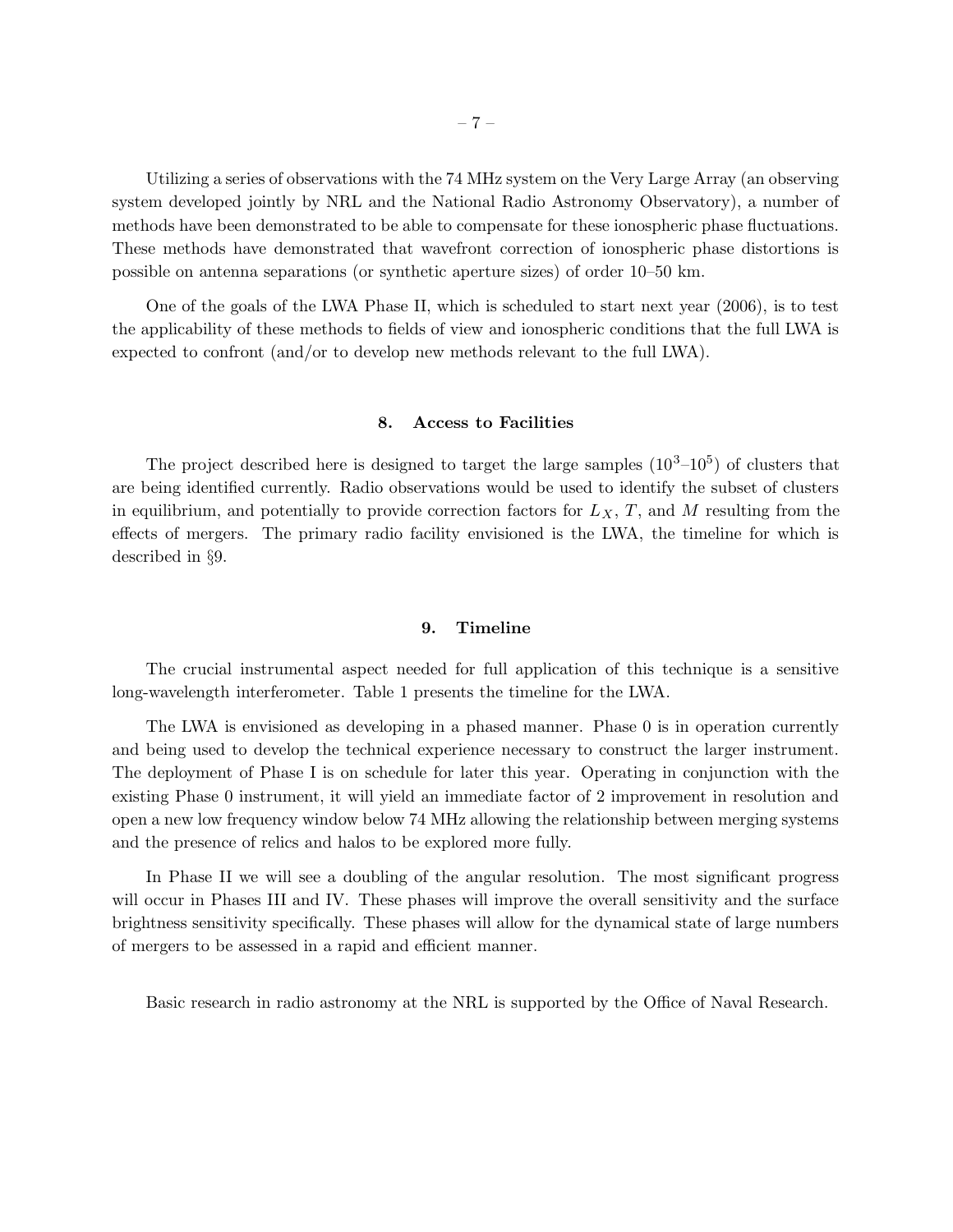#### REFERENCES

- Allen, S. W., Schmidt, R. W., Ebeling, H., Fabian, A. C., & van Speybroeck, L. 2004, MNRAS, 353, 457
- Bahcall, N. A., Ostriker, J. P., Perlmutter, S., & Steinhardt, P. J. 1999, Science, 284, 1481
- Bartelmann, M. & White, S. D. M. 2002, A&A, 388, 732
- Bennett, C. L. et al. 2003, ApJS, 148, 1
- Brunetti, G. 2002, in Proc. of "Matter and Energy in Clusters of Galaxies", eds. S. Bowyer and C.-Y. Hwang, ASP Conf. Series, 301, 349
- Buote, D. A. 2001, ApJ, 553, L15
- Eke, V. R., Navarro, J. F., & Frenk, C. S. 1998, ApJ, 503, 569
- Ensslin, T.A., Biermann, P. L., Klein, U., & Kohle, S. 1998 , A&A, 332, 395
- Enßlin, T. A., Röttgering, H. 2002, A&A, 396, 83
- Feretti, L. 2003, in The Universe at Low Radio Frequencies (San Francisco: ASP) in press; astroph/0006379
- Feretti, L. 2005, X-Ray and Radio Connections (eds. L.O. Sjouwerman and K.K Dyer) Published electronically by NRAO, http://www.aoc.nrao.edu/events/xraydio Held 3-6 February 2004 in Santa Fe, New Mexico, USA, (E8.02) 10 pages
- Feretti, L. & Giovannini, G. 1996, IAU Symp. 175: Extragalactic Radio Sources, 175, 333
- Feretti, L., Orrù, E., Brunetti, G., Giovannini, G., Kassim, N., & Setti, G. 2004, A&A, 423, 111
- Freedman, W. L., et al. 2001, ApJ, 553, 47
- Geisbuesch, J., Kneissl, R., & Hobson, M. 2005, MNRAS, 360, 41
- Giovannini, G. & Feretti, L. 2002, ASSL Vol. 272: Merging Processes in Galaxy Clusters, 197
- Giovannini, G. & Feretti, L. 2000, New Astron., 5, 335
- Giovannini, G., Tordi, M., & Feretti, L. 1999, New Astronomy, 4, 141
- Griffiths, R., et al. 2004, Proc. SPIE, 5488, 209
- Kirkman, D., Tytler, D., Suzuki, N., O'Meara, J. M., & Lubin, D. 2003, ApJS, 149, 1
- Liang, H., Hunstead, R. W., Birkinshaw, M., & Andreani, P. 2000, ApJ, 544, 686
- Randall, S. W., Sarazin, C. L., & Ricker, P. M. 2002, ApJ, 577, 579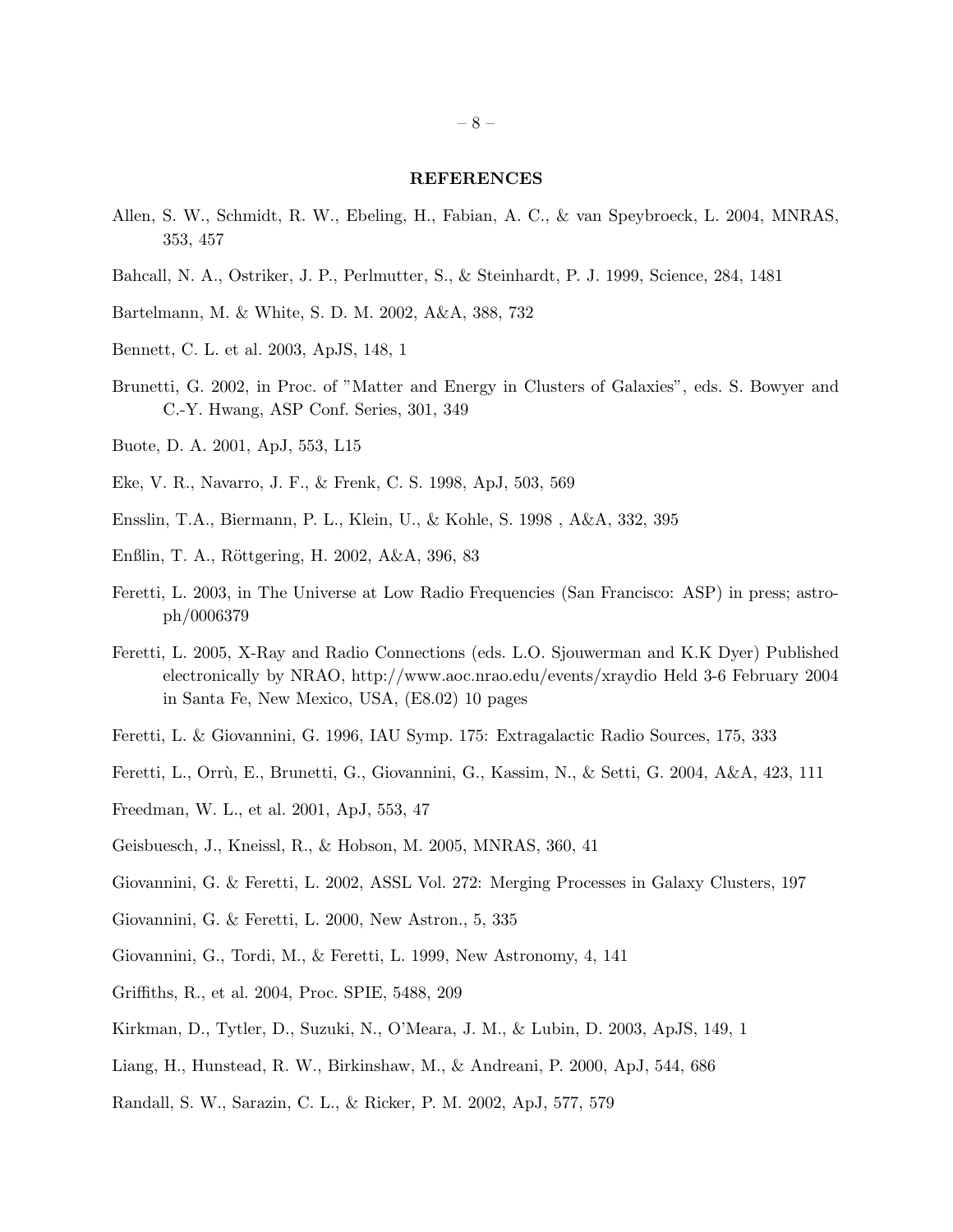Refregier, A., Valtchanov, I., & Pierre, M. 2002, A&A, 390, 1

Ricker, P. M., & Sarazin, C. L. 2001, ApJ, 561, 621

This preprint was prepared with the AAS IATEX macros v5.0.  $\,$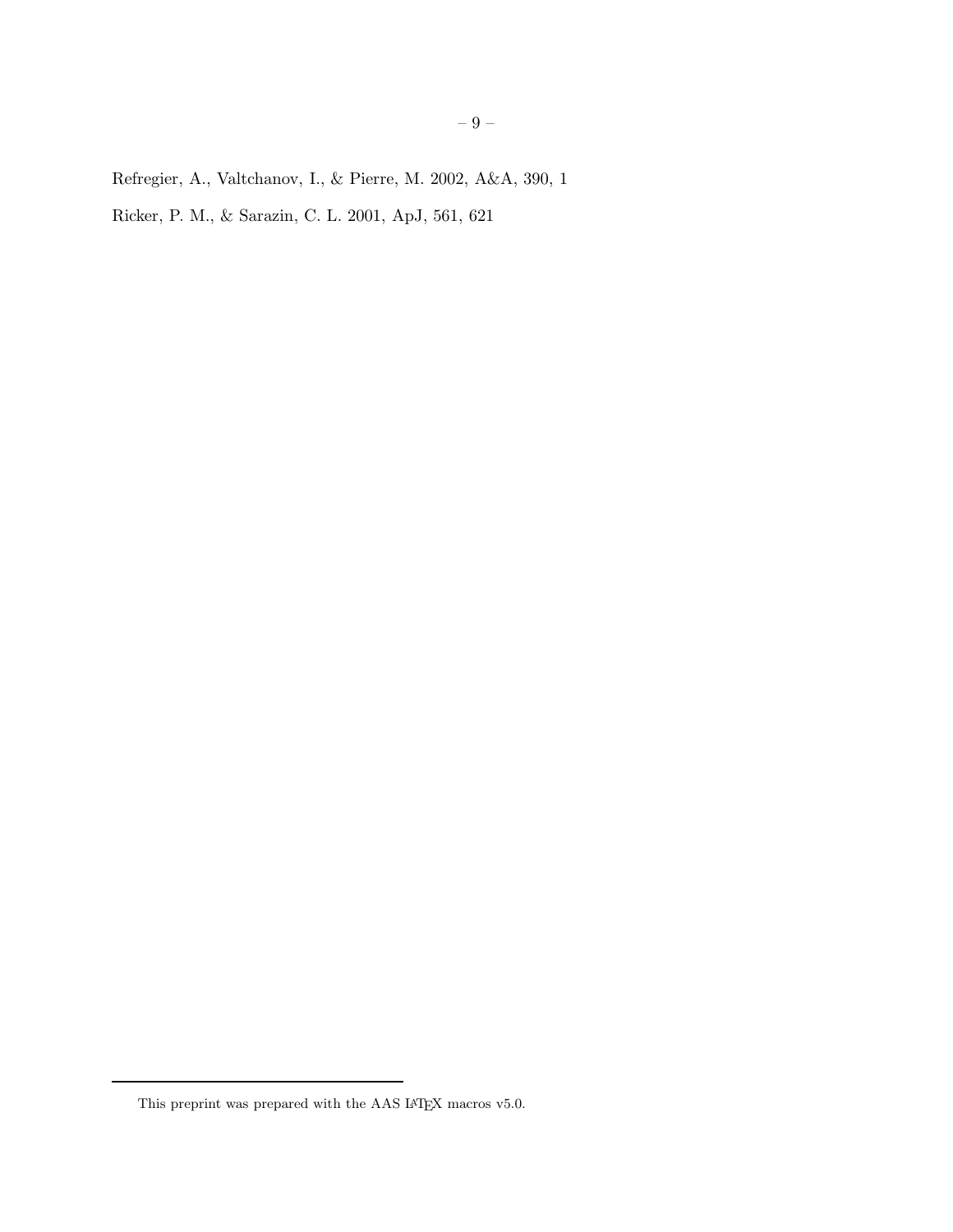

Fig. 1.— An example of diffuse radio halo emission in Abell 2163. The image is from Feretti et al. (2004) and shows radio contours at 330 MHz of the diffuse radio halo emission covering the majority of the image (largest linear size ∼ 2.2 Mpc). Also visible are a number of more compact radio sources embedded in the diffuse emission. Abell 2163 is one of the hottest and most X-ray luminous clusters and shows signatures of merger activity.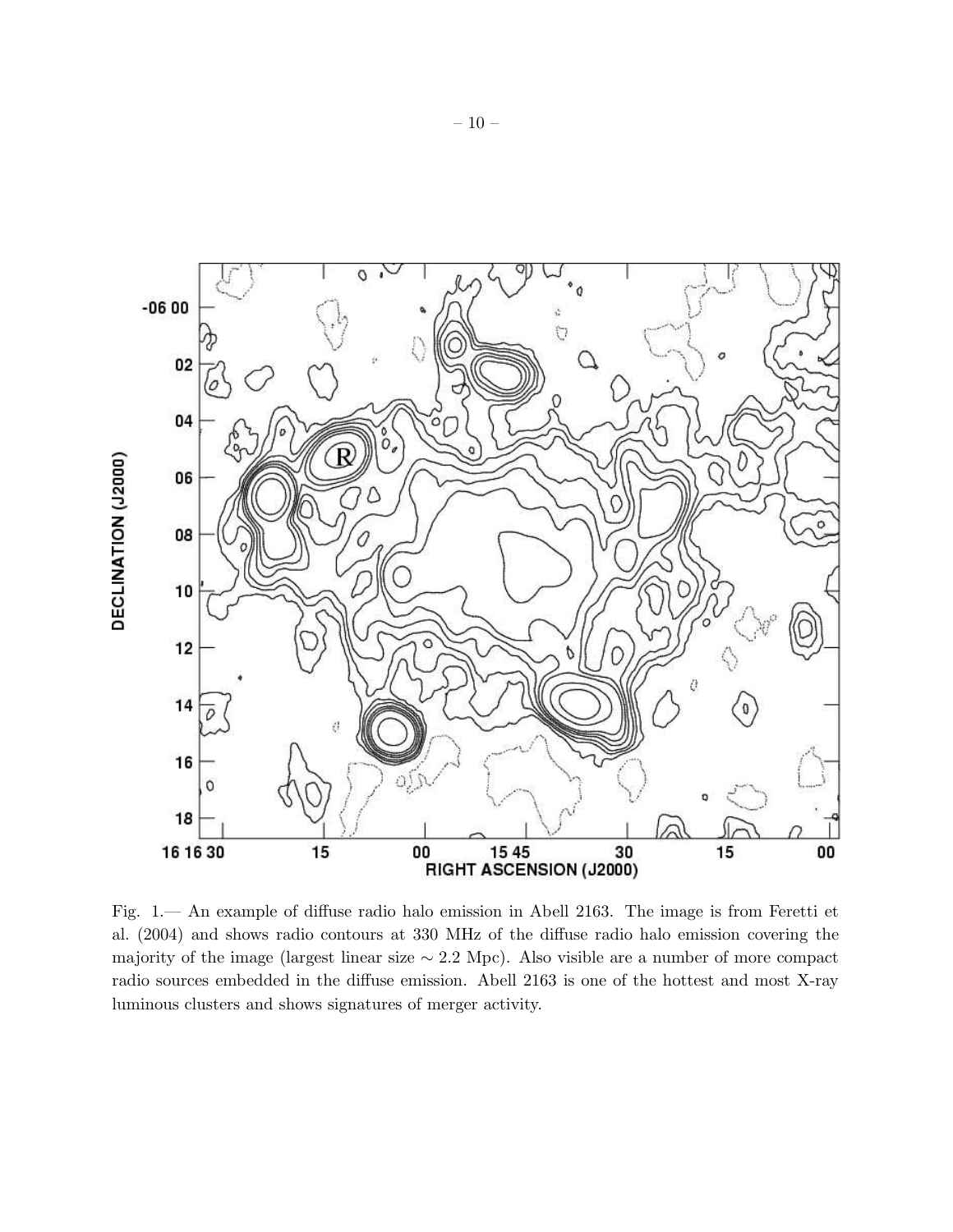

Fig. 2.— Figure from Allen et al. (2004) showing the 1, 2, and  $3\sigma$  confidence intervals on  $\Omega_{\Lambda}$  from the cluster baryonic mass fraction using priors on  $\Omega_b h^2$  from Kirkman et al. (2003) and on h from Freedman et al. (2001). The plot also includes the independent constraints from the CMB data and Type 1a supernovae. Note that the constraints from the cluster baryonic mass fractions are nearly orthogonal to the those from other methods.